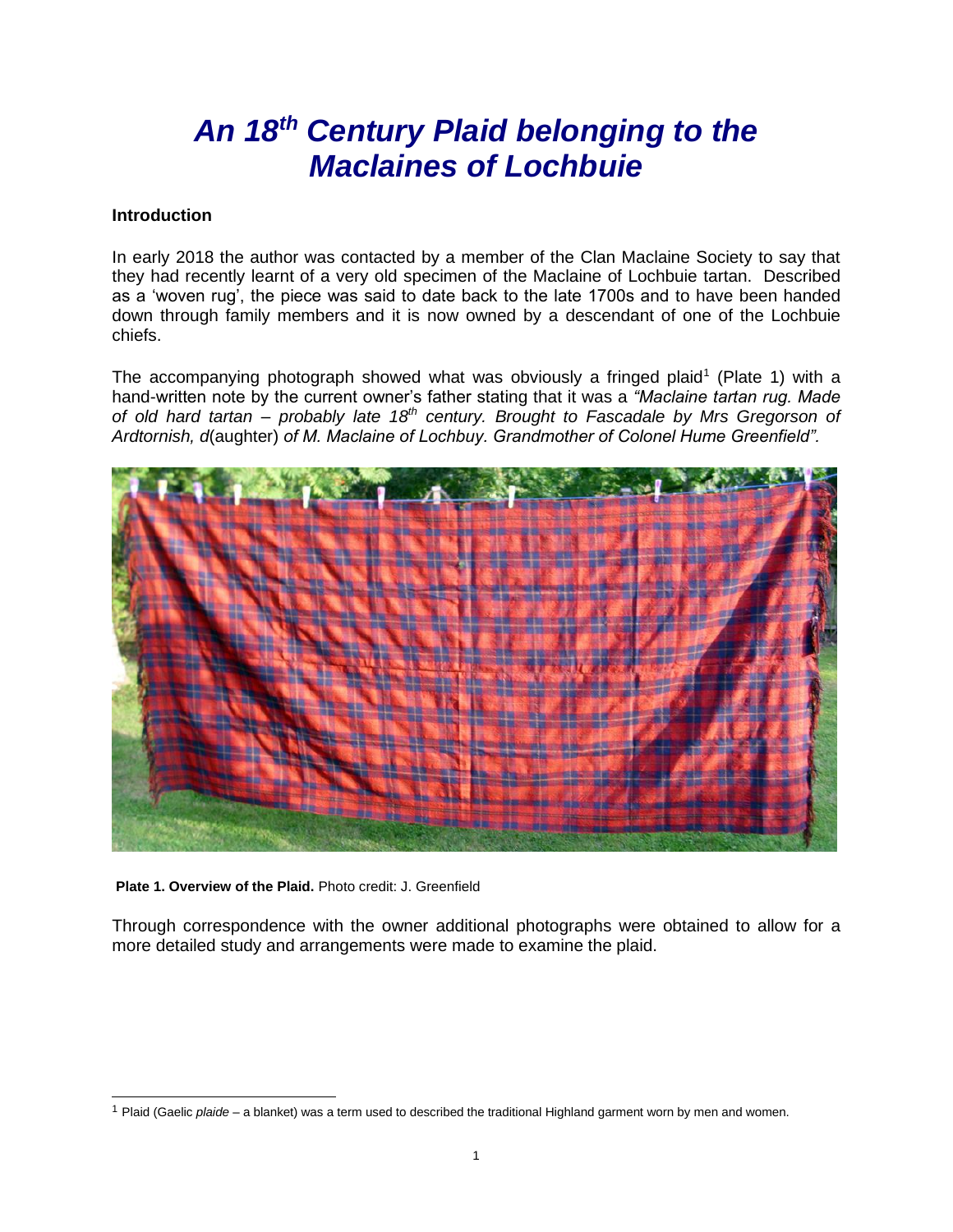#### **Construction**

The plaid comprises two pieces of cloth 26" wide x 110" long which are joined at the pivot edge and finished with a twisted  $fringe<sup>2</sup>$ . . The offset pattern contains four full repeats, plus an additional red square, of the simple alternating pattern roughly 19.5" wide plus an elaborate selvedge pattern<sup>3</sup> approximately 6.5" wide. The latter not only runs along the selvedge but also along the top and bottom of the piece, a technique termed a 'Total Border' by the author. Both the warp and weft yarns are hand-spun singles (unplied) and naturally dyed, probably in the hank<sup>4</sup>. If analysed the red and blue dyes would probably be shown to be cochineal and indigo respectively.<sup>5</sup>

Fig 1 shows the construction of the plaid diagrammatically; Plate 2 is a section of the plaid showing the four repeats, selvedge pattern and join. Where the border of the selvedge and the ends intersect at the corners a variation of the tartan is produced.

This plaid is one of only three known examples with a *Total Border.* The other two, one of which is a single-width (unjoined) plaid, are in Nova Scotia.<sup>6</sup> The Maclaine plaid is unique in having the border pattern threaded in herringbone on the selvedge.

**Fig 1: Diagrammatic representation of the Lochbuie plaid showing the 'total border'.** © The Author



<sup>&</sup>lt;sup>2</sup> See Joined Plaids - [Settings & Construction](https://www.scottishtartans.co.uk/Joined_Plaids.pdf) for an explanation of how a joined plaid was woven.

<sup>&</sup>lt;sup>3</sup> For more about selvedge patterns see the related paper on **Selvedge Techniques**.

<sup>&</sup>lt;sup>4</sup> The cloth is set at 48 epi which suggests that it was probably woven with a 12 dent reed, 4 ends per split.

<sup>5</sup> Analysis of pre-industrial tartan specimens reveals that these two imported dyes were the principal sources for reds and blues.

<sup>&</sup>lt;sup>6</sup> The Nova Scotia plaids are discussed in this paper - [Two old Plaids found in Nova Scotia](https://www.scottishtartans.co.uk/Two_Plaids_from_Antigonish_County.pdf)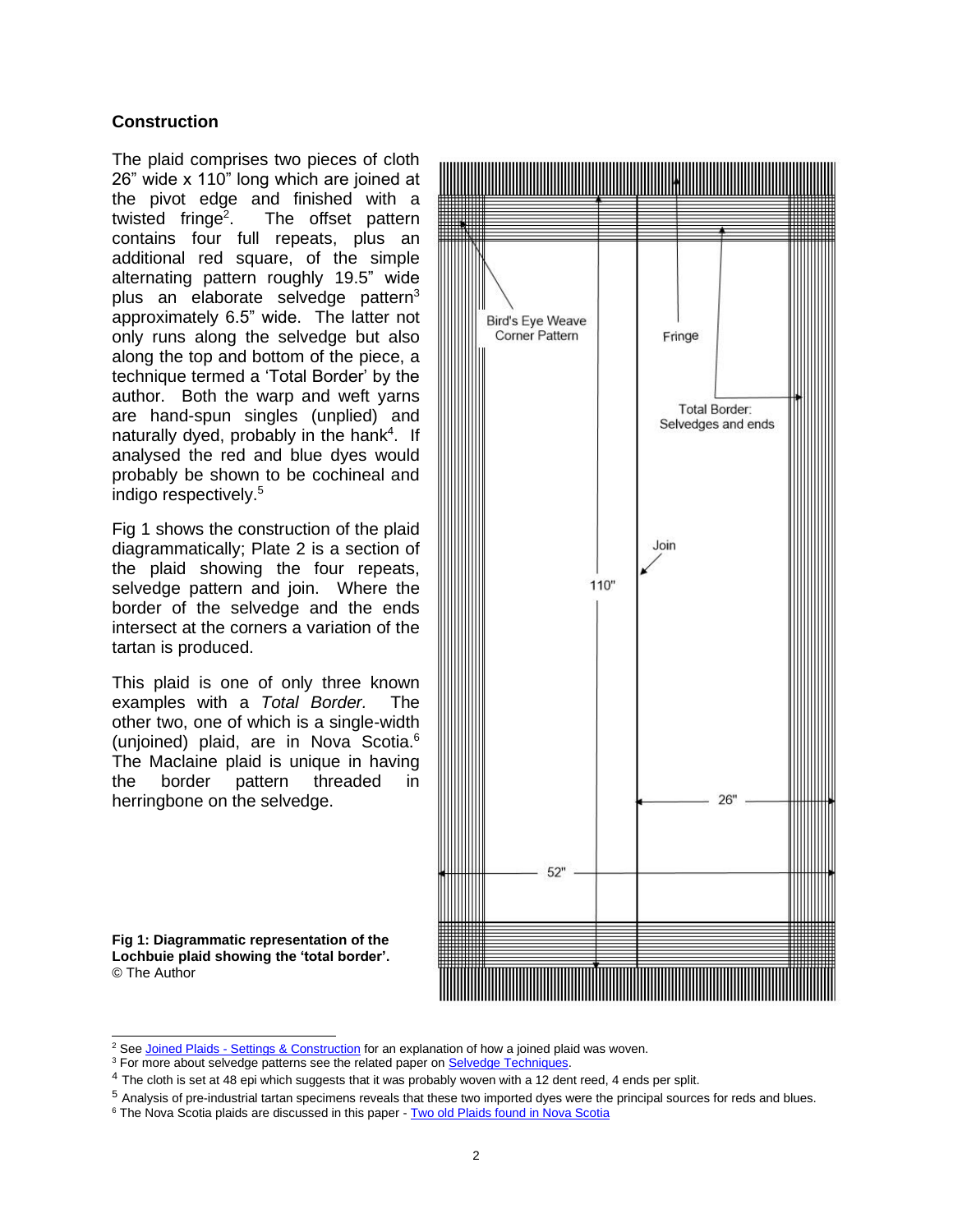

**Plate 2. Layout of the Plaid showing main body, selvedge pattern and join.** © The Author

There are 23 bands of herringboning which finish in the traditional blue band and red stripe arrangement commonly found on the edge of many old plaids. All the bands are 10 ends (threads) wide except for the light green band which is only 8 threads. The result is a change of direction at the start of each band until the blue immediately after the green when each subsequent band and colour change happens on the third thread (Fig 2).

## 

**Fig 2. The herringbone arrangement of selvedge.** © The Author

A similar technique was used in the corresponding weft sections of the cloth where there are 23 bars of chevron weave<sup>7</sup> resulting in the corner design being Bird's-Eye weave<sup>8</sup> (Plate 3).



**Plate 3. Intersection of the warp and weft herringbone to give Bird's-Eye pattern in each corner.** © The Author

<sup>&</sup>lt;sup>7</sup> In Chevron weave the change of direction from a true vee shape V/\ whereas in herringbone the vee is a staggered or broken.

<sup>&</sup>lt;sup>8</sup> Bird's-Eye, also known as Goose-Eye or Pheasant's-Eye, weave - <https://artlandia.com/wonderland/glossary/BirdsEye.html>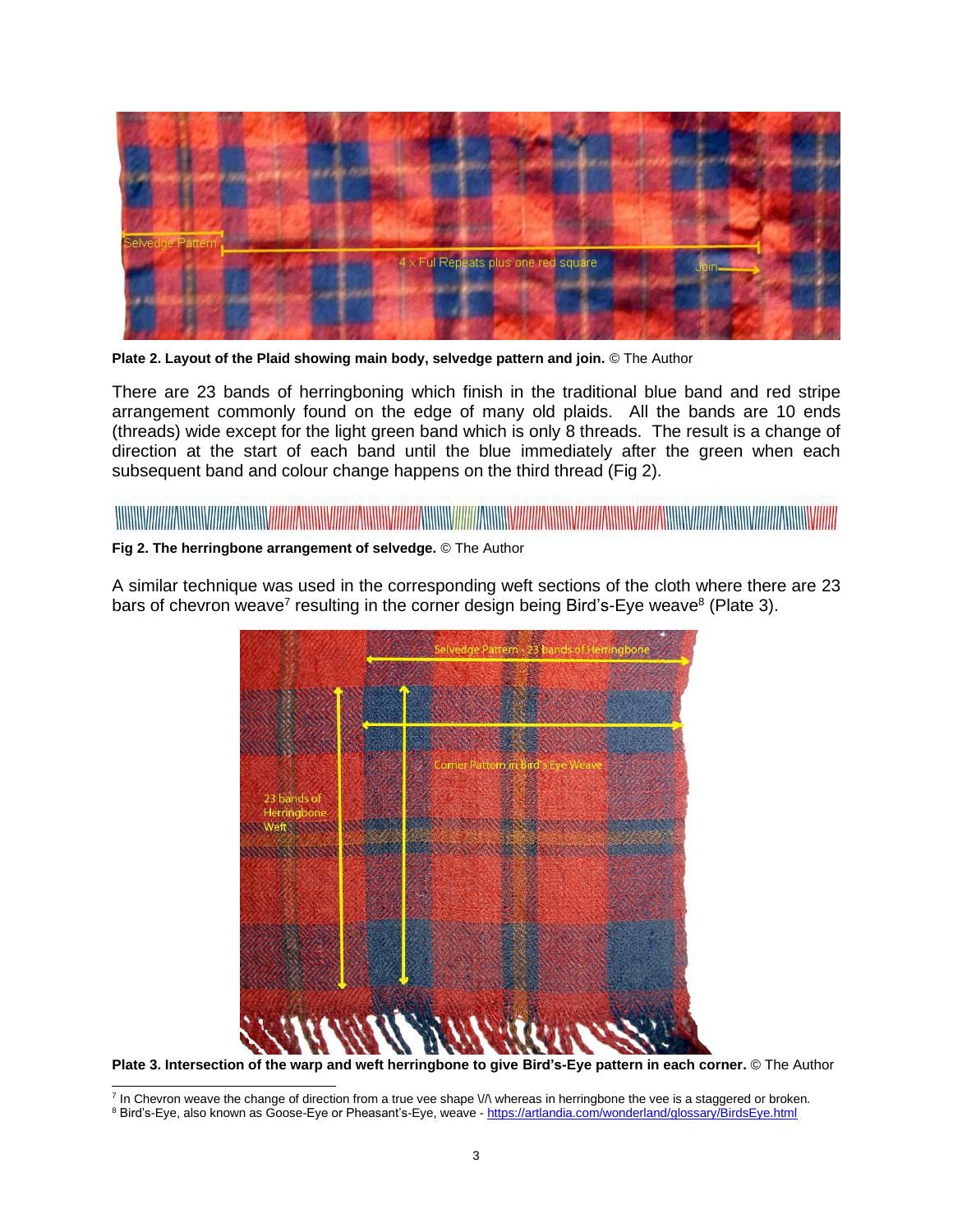Weaving cloth to make a joined plaid with a *Total Border* required a level of skill that would only have been found amongst a few of the most experienced weavers. Adding the intricacies of setting up the herringbone selvedge pattern and then weaving sections of the weft in chevron in order to give the Bird's-Eye corners shows a remarkable level of sophistication. Regrettably little is known about how weavers were taught or techniques shared in the Highlands of the  $18<sup>th</sup>$ century. From a technical perspective, once the yarn had been spun there would have been 14 stages needed to produce the finished plaid:

1. Workout the layout of the offset warp, including the selvedge pattern.

2. Calculate the amount of yarn of each colour required.

3. Dye the yarn, dry it and wind it ready for warping.

4. Warp (measure out) the pattern and dress the loom (wind on the threads).

5. Tie in the warp, including re-threading for the herringbone if not previously done.

6. Weave the first band of red (approx. 1 inch) in standard twill weave.

7. Weave the selvedge pattern in the weft in 23 bands of chevron.

8. Return to twill weave and weave the first red square to the pivot followed by 20 full repeats

(2.75 yards) of the main tartan.

9. Repeat steps 6-8 in reverse order *ensuring that exactly the same number of pattern repeats are included*.

10. Leave approximately 12 inches of unwoven warp (to make two sets of fringes).

11. Repeat steps 6-9.

12. Remove the cloth from the loom and cut the unwoven section (Step 10) in the middle to leave two lengths of identical cloth.

13. Turn one length 180 degrees and join the two long edges on the non-selvedge pattern side.

14. Plait/twist the fringes and tie off each plait with an over-hand knot.

Dating such pieces is not an exact science. Based on surviving examples, weaving tartan with an offset warp had gone out of fashion by 1800. There were a few later examples of this type of cloth woven to order from the likes of Wilsons of Bannockburn, usually to copy an older specimen but the traditional rural tradition appears to have died out by then. The hand-spun yarn, dyeing and weaving techniques of this plaid are consistent with the type of cloth woven in the Highlands in the second half of the  $18<sup>th</sup>$  century. A date c1760-1800 is not unreasonable for the production of this piece.

#### **The Tartan**

The setting of this tartan can be described as having alternating red and blue blocks of equal size, each decorated with a different colour but similar size pivot comprising five stripes of three colours. The pivot on the blue square is white guarded by black enclosed by a light green stripe; the pivot on the red square is light green guard by pink enclosed by dark green. The selvedge pattern is made up of just red, blue and green and would have run along one side of the cloth. (Figs 3 and 4).





**Fig 4: Colour strip showing the sett and selvedge arrangement.** © The Author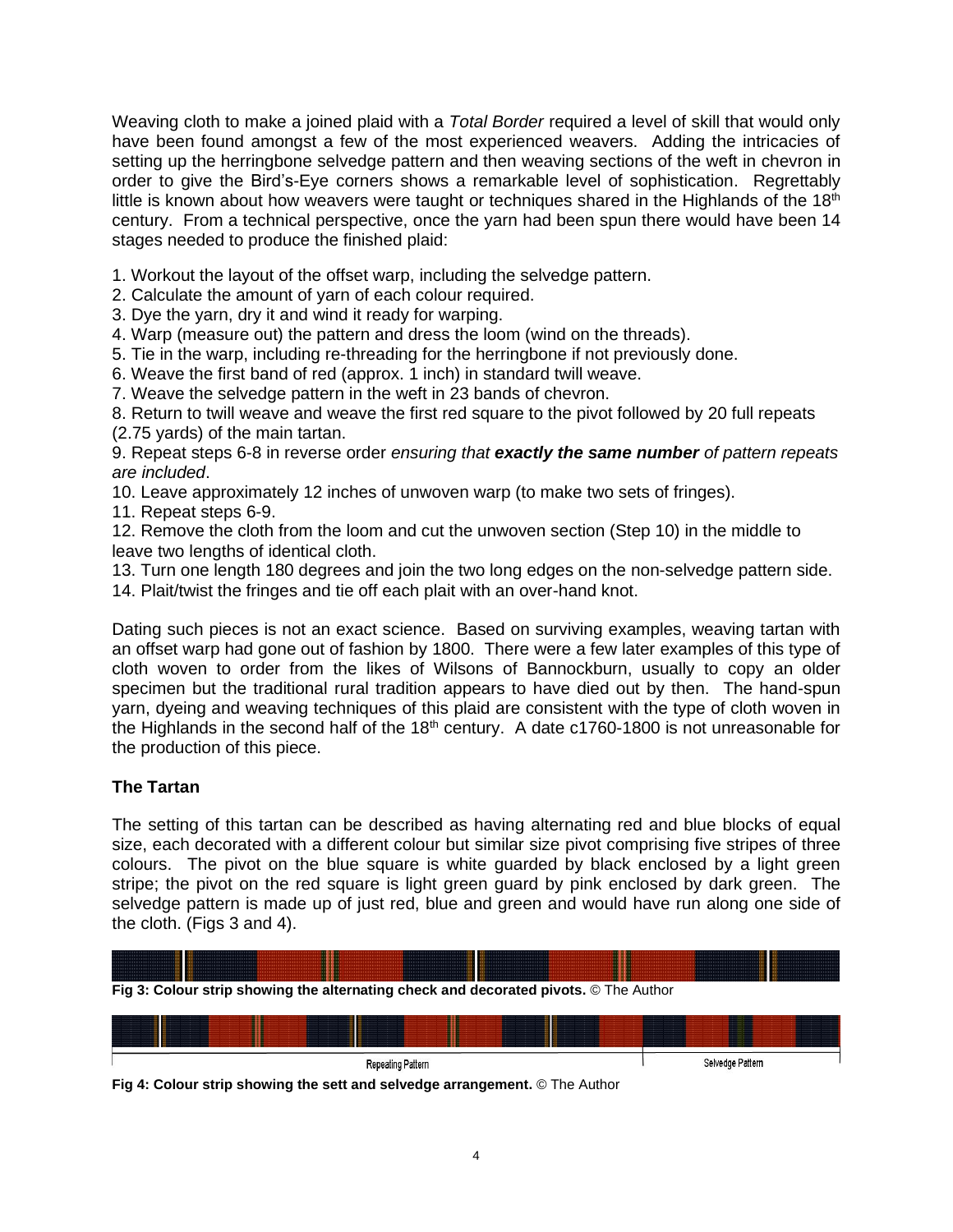Whilst there are some overall similarities between this and the Clan Maclaine of Lochbuie tartan (Fig 5) this is likely to be nothing more that coincidence and a reminder that red was a popular colour in older tartans because of its status as an indicator of rank and relative wealth.



**Fig 5: Comparison of the tartan from the plaid and the Clan Maclaine tartan.** © The Author

First known from its inclusion in a collection of  $1810<sup>9</sup>$ , an earlier, unspecified date have been made for the origin of the usual clan tartan<sup>i</sup>. It is noteworthy that there is no Lochbuie or MacLean of Duart specimen in the Highland Society of London's original collection of 1816-20 which suggests that the chiefs had not yet ratified their 'clan tartan'. It's also not unreasonable to conclude that the tartan of the plaid was not a widely known pattern in southern Mull or the chief of the Maclaines would, in all likelihood, have selected it for his clan tartan.

#### **Origins of the Plaid**

According to family tradition, the plaid was acquired through the marriage of Mary Maclaine (1798-1880), daughter of Murdoch, 19<sup>th</sup> Chief of the Maclaines of Lochbuie, to John (the Sheriff) Gregorson of Ardtornish in 1820. Their daughter Margaret (1826-1908) moved to Fascadale<sup>10</sup> (Ardrishaig, Argyll) after the death of her husband Hume Greenfield in 1864, to live with her 1st

cousin the Rev Angus Maclaine<sup>11</sup>. . The plaid was subsequently handed down though the family, Mary was the g.g.grandmother of the present owner.

There is no family history to link the plaid with the Gregorsons of Ardtornish<sup>12</sup> and therefore, if the Mull origin and the approximate date for the plaid is correct then it is likely to have belonged to the family before Mary (b.1798) owned it.

The similarity in style with the 'total border' plaid in Nova Scotia offers the intriguing possibility that the two represent a longforgotten style and/or one that had a regional basis. The joined plaid in Nova Scotia belongs to a family whose origins are from Morar in the north-west Highlands, an area not far from either Lochbuie or Ardtornish in relative geographical terms (Fig 6).



**Fig 6: The relative locations of Lochbuie, Ardtornish and Morar.** Source: Google Maps

<sup>&</sup>lt;sup>9</sup> The Cockburn Collection, Mitchell Library, Glasgow.

<sup>10</sup> Fascadale was built by Rev Maclaine in 1865.

<sup>11</sup> Angus (1800-1877) was a Maclaine of Scallastle on Mull, illegitimate Lochbuie descendants. His mother was a sister of John Gregorson of Ardtornish.

<sup>&</sup>lt;sup>12</sup> The Gregorsons of Ardtornish descend from the Macgregors of Corriearklet, Perthshire and were related through marriage to Rob Roy Macgregor.